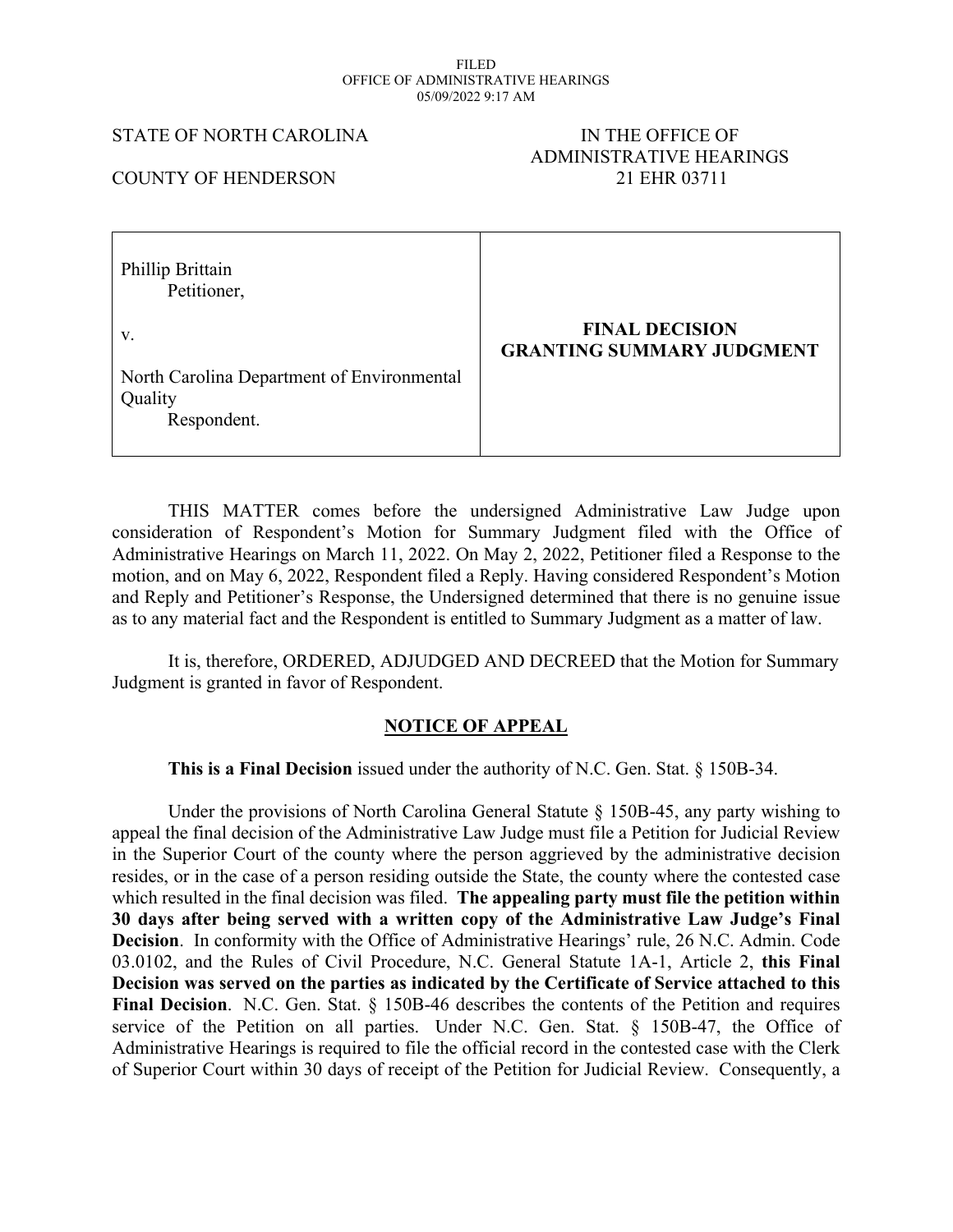copy of the Petition for Judicial Review must be sent to the Office of Administrative Hearings at the time the appeal is initiated in order to ensure the timely filing of the record.

This the 9th day of May, 2022.

David 7. futton

David F Sutton Administrative Law Judge